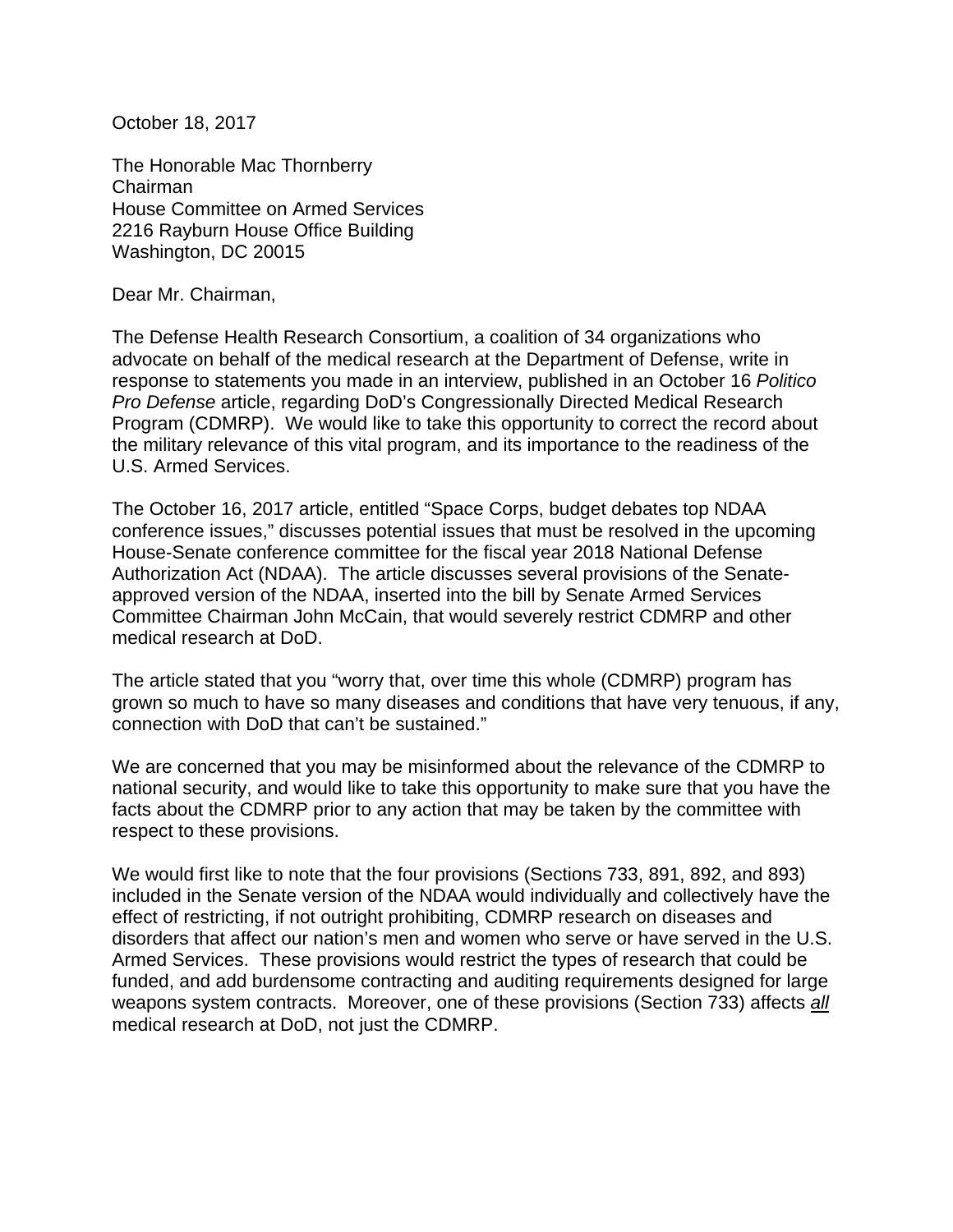Letter to Chairman Thornberry October 18, 2017 Page 2

These provisions will collectively have a significant impact on military readiness, as attested to by the Department of Defense. In a recent memorandum (enclosed), the U.S. Army's Medical Research and Materiel Command stated that:

*"This language will impact force readiness and medical providers' readiness…. Impacts on military medical training programs will negatively affect the readiness of our military health care providers."* 

The DHRC has meticulously documented the military relevance of the individual programs that comprise the CDMRP, and this document is enclosed with this letter. To name just a few of the examples of this military relevance, the CDMRP has:

- Supported the first-ever double hand transplantation procedure on a combatwounded quadruple amputee.
- Provided the funding needed to develop the first neural-controlled lowerextremity prosthesis and contributed to the success of the world's first thoughtcontrolled bionic leg.
- Led to the development of Herceptin, an FDA-approved drug now widely used to fight breast cancer—saving the lives of women serving in our military, as well as countless wives, mothers, and daughters that make up military families and our communities.
- Brought numerous potential new treatments for prostate cancer into later-stage clinical trials, thus more quickly to patients including men on active duty.
- Identified additional genetic risk factors for developing Parkinson's diseaseincluding two rare variants that we now know connect the risk of Parkinson's with traumatic injury to the head.

In short, research funded by the CDMRP has advanced our understanding of diseases and conditions, directly led to new cures and treatments, and improved the health and well-being of our military and civilian families.

It is important to note that CDMRP research is focused not just on the warfighter, but also on military families, retirees, veterans, and global infectious diseases. We think that you will agree with MRMC's statement about the importance of this breadth of research to national security and readiness:

*"Military medicine focuses on the overall health of Service Members (SMs) but also on the medical care of their family members. This commitment to DoD families' health directly contributes to the readiness of the SMs by allowing them to focus on their military mission."*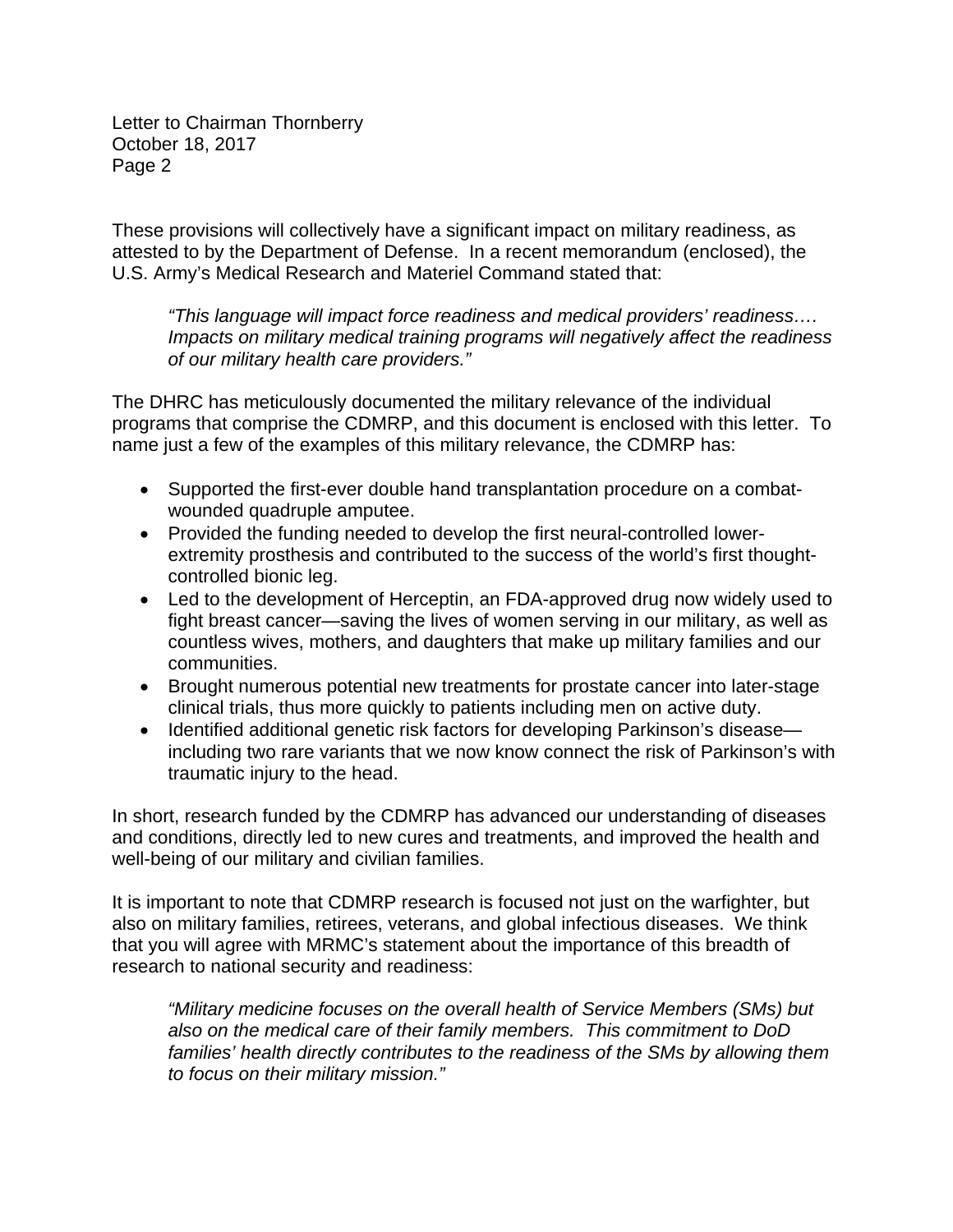Letter to Chairman Thornberry October 18, 2017 Page 3

Furthermore, the defense health research programs enjoy strong bipartisan support in both the House and Senate. Recently, Senators Richard Durbin (D-IL) and Roy Blunt (R-MO) sent the enclosed letter, signed by 54 Senators, to you and your colleagues on the conference committee, urging you to remove these provisions. A similar letter now circulating in the House enjoys the support of more than 90 Republican and Democratic Representatives.

The continued Congressional investment and strong level of support for the defense health research programs is a beacon of hope to both military and non-military families who must cope with these diseases and disorders. It is therefore vitally important that you and all of the members of the conference committee have all of the facts in front of you before making decisions that could have huge, devastating consequences for military readiness, veterans and the communities we represent. We welcome the opportunity to meet with you personally to discuss these issues with you prior to the conference committee deliberations.

Sincerely,

AcademyHealth Action to Cure Kidney Cancer ALS Association American Brain Tumor Association American Urological Association Bladder Cancer Advocacy Network Children's Heart Foundation Children's Tumor Foundation CureHHT debra of America Fight Colorectal Cancer Foundation to Eradicate Duchenne Global Health Technologies Coalition International Myeloma Foundation Kidney Cancer Action Network Kidney Cancer Association Littlest Tumor Foundation Lung Cancer Alliance Lymphoma Research Foundation The Michael J. Fox Foundation for Parkinson's Research National Alliance for Eye and Vision Research National Multiple Sclerosis Society Neurofibromatosis Midwest